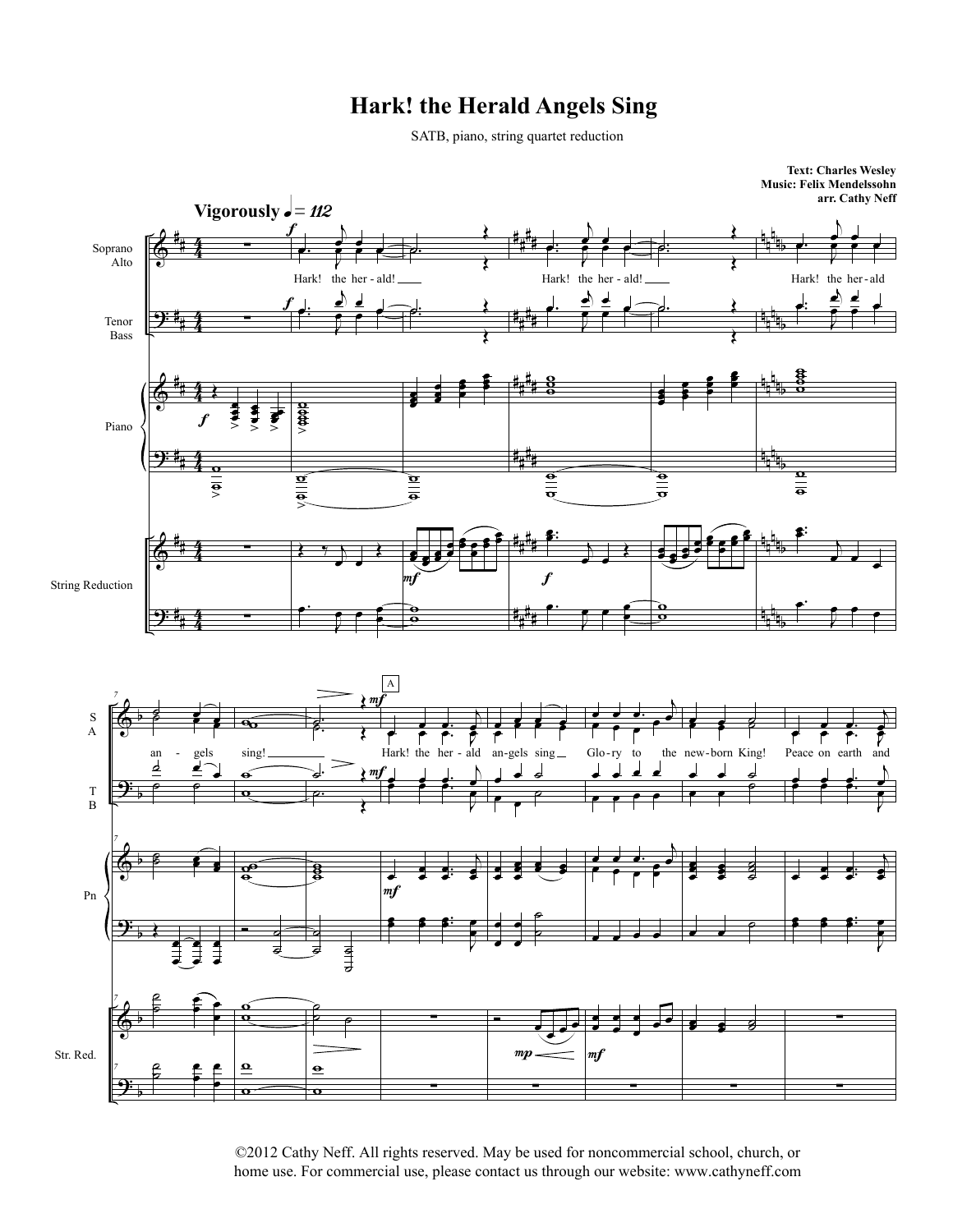

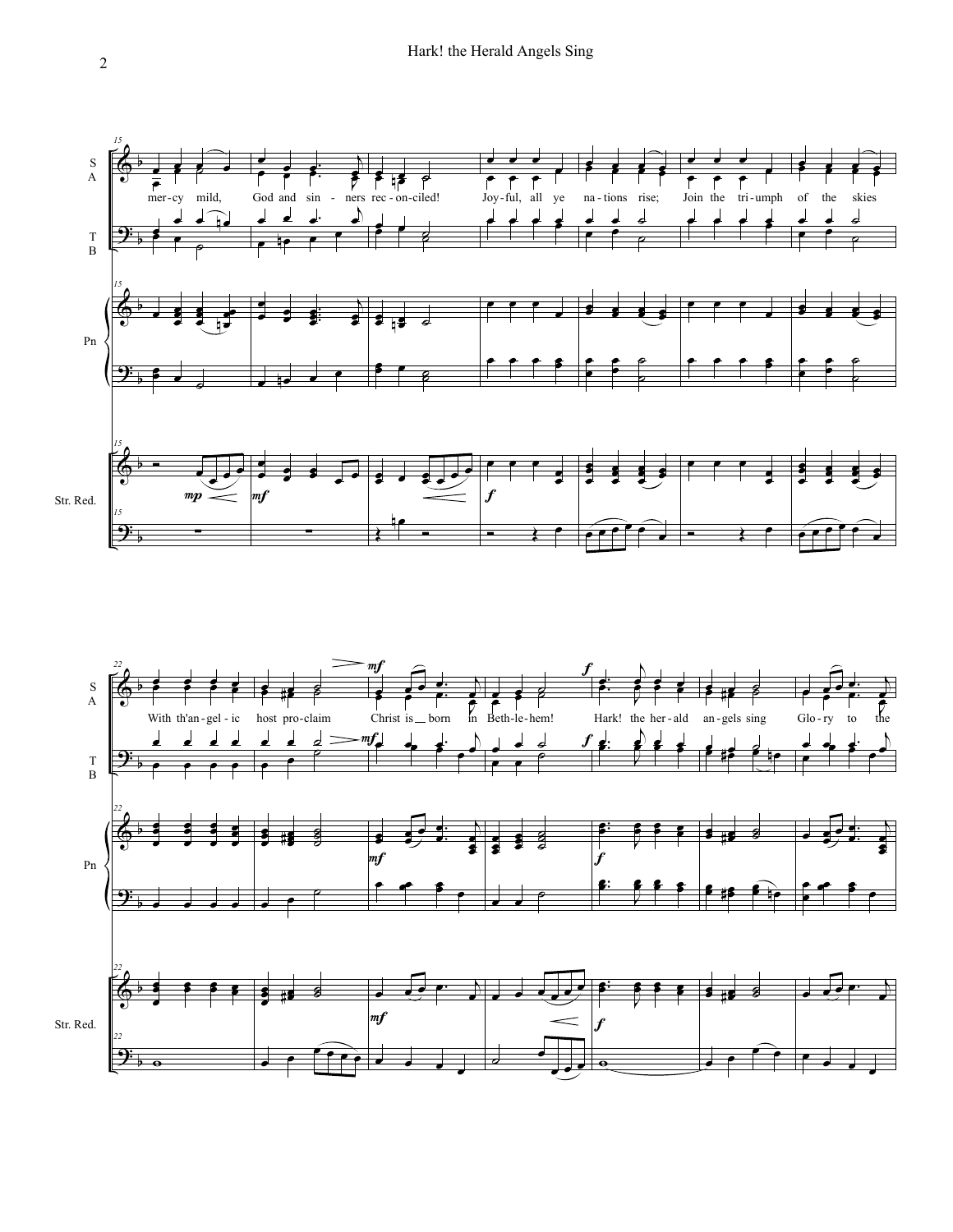

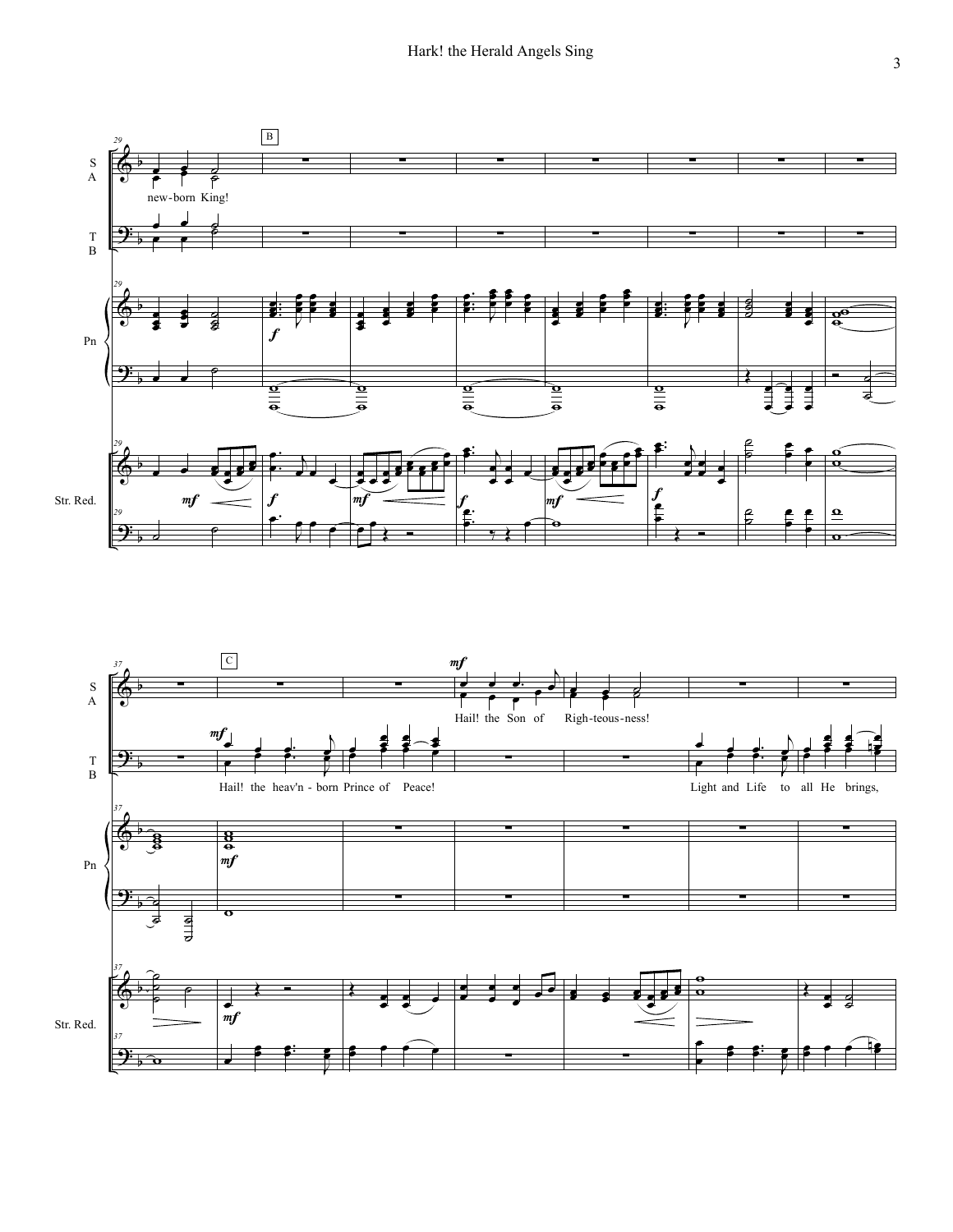



4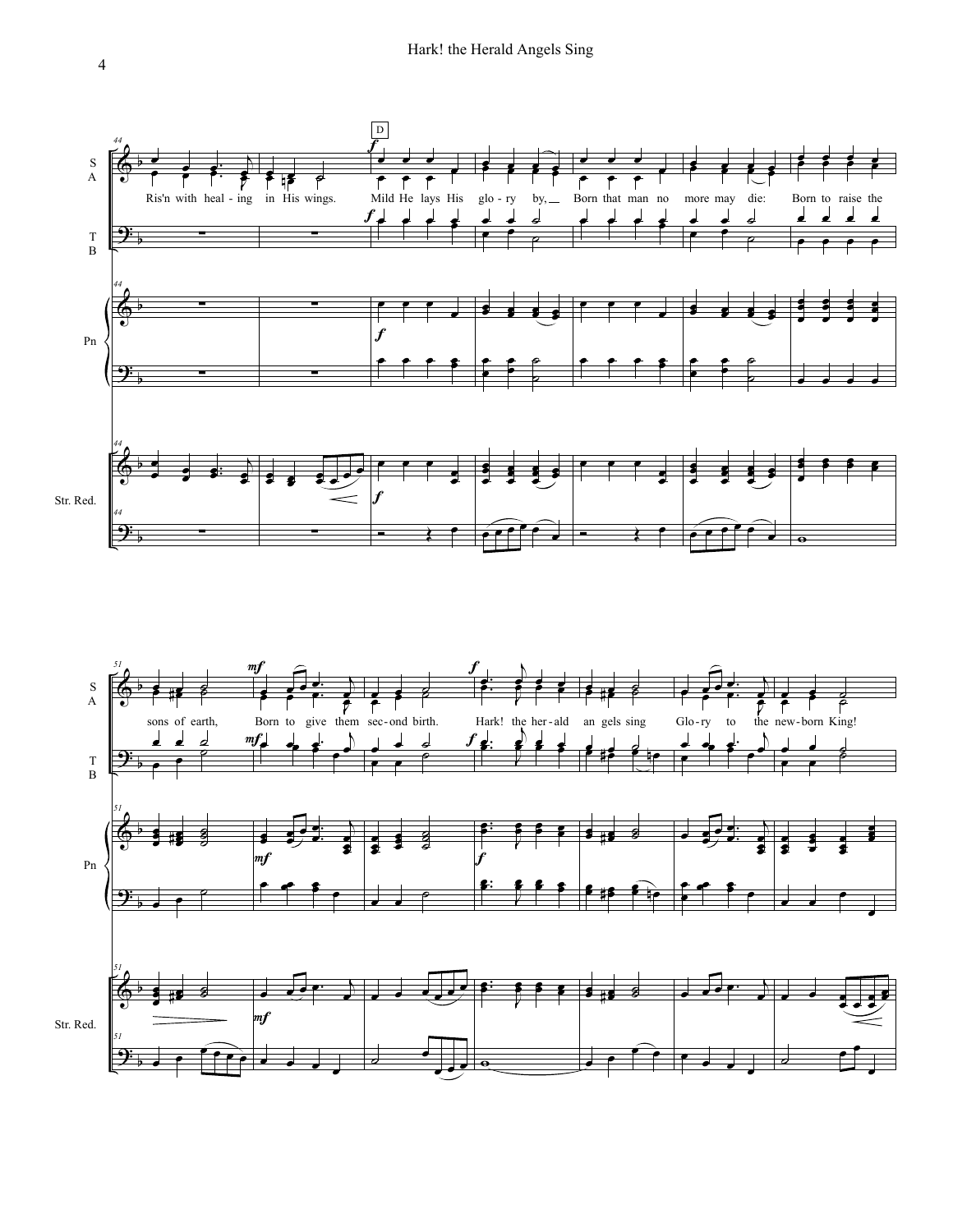